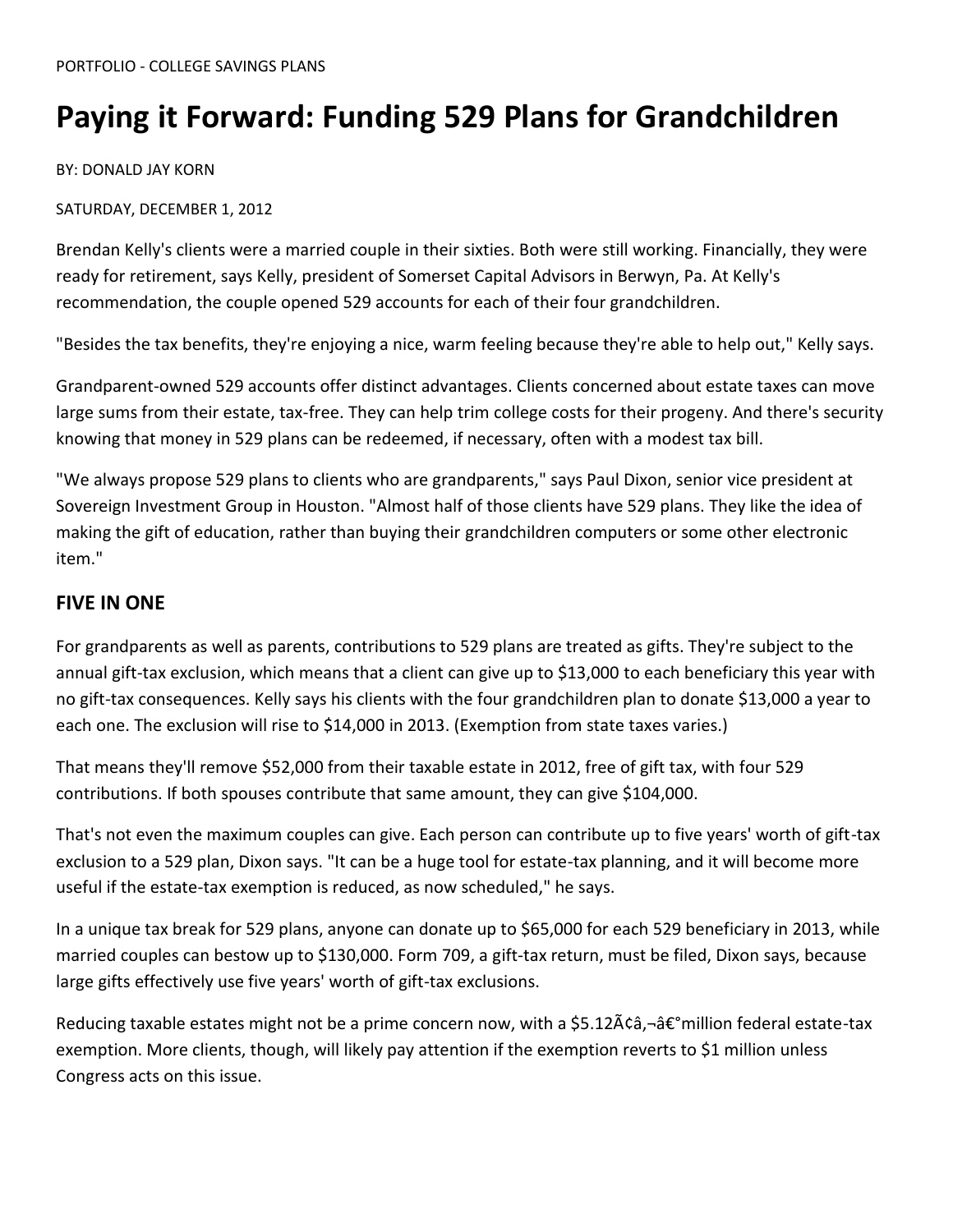Even with this year's estate-tax exemption, some clients are using the accelerated exemption. The Hartford reports a significant number of large 529 contributions - those ranging from \$65,000 to \$130,000 - which the company attributes to people attempting to maximize the five-year allowance for these plans. John Diehl, senior vice president of strategic markets at the Hartford, says it's likely that many of these five-year contributions come from grandparents because they're most likely to have accumulated enough wealth and to be concerned with estate-tax planning.

Taking five years of gift-tax exclusion up front won't automatically remove \$65,000 from a client's taxable estate. "If someone dies within five years," says Kelly, "a pro rata portion of the gift will be returned to his or her taxable estate. However, the growth of those assets won't be returned, so it can make sense to make a larger gift at one time."

### **FREE OF THE FORMULA**

Even if grandparents are wealthy enough to have estate-tax concerns, there's certainly no guarantee that their children - the parents of the students - have immense income or net worth. Financial aid may be needed to help make college affordable for grandchildren, and a grandparent-owned 529 plan can bolster that assistance.

Consider a family in which the father accumulates \$100,000 in a 529 account for his daughter. When the student fills out her Free Application for Federal Student Aid form, up to 5.64% of her parents' assets will be included in her family's expected contribution. Holding the 529 plan in her father's name can increase the family's expected outlay by \$5,640 and thus reduce financial aid by that much.

If the student's grandmother is the person who owns that \$100,000 529 plan, those assets aren't included in the FAFSA calculation. The girl could qualify for \$5,640 more in financial aid.

"Advisors should be cautious about discussing the role of a grandparent-owned 529 account in financial aid planning," Diehl says. "Some people say that such accounts have no ramifications for financial aid. That's true for the asset itself - it's not on the FAFSA. However, when distributions come out of the 529 plan to pay for college, they become income for the student."

If the student's grandmother uses \$20,000 from her 529 account this year to pay for the grandchild's education, the distribution from that grandparent-owned 529 plan will be considered the girl's income. (The same is true for a distribution from any 529 plan owned by a third party and not reported as an asset on the FAFSA form.) It will be reported on the next year's FAFSA form as student income, which reduces financial aid eligibility by nearly 50%, or \$10,000 in this case.

"There's a workaround for those situations," says Mike Piershale, president of Piershale Financial Group in Crystal Lake, Ill. "The advisor can tell the grandparent to delay distributions from the 529 plan until no earlier than January of the student's junior year, if it's possible to wait that long. By then, the student will be done with filling out the FAFSA, so the income won't matter."

Suppose that the hypothetical students starts college in August 2013 and graduates in May 2017. Her last FAFSA form (assuming she won't attend graduate school and apply for financial aid again) would cover the 2016-17 academic year. That FAFSA form will be filed early in 2016, based on financial data from 2015. Thus,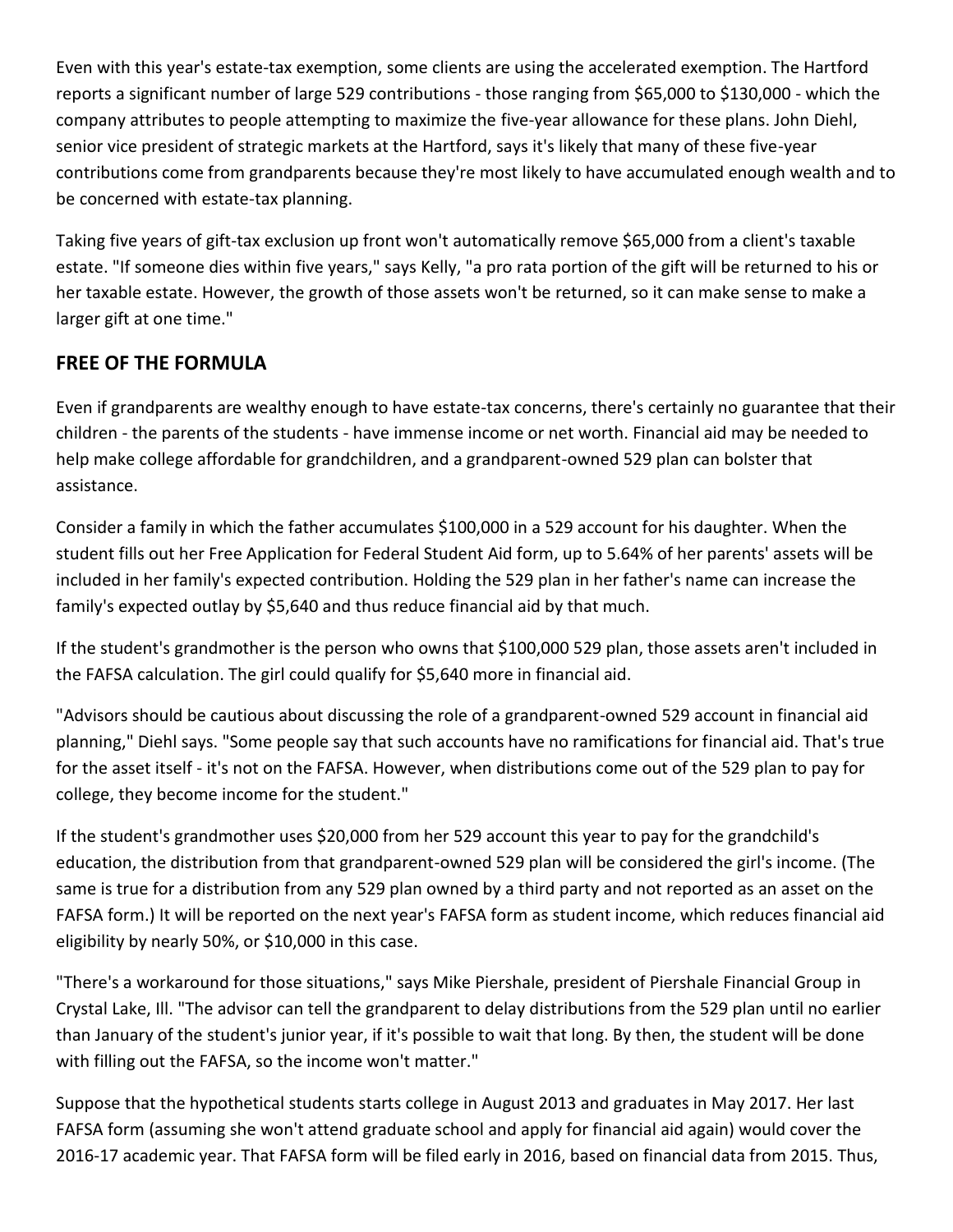distributions from the grandmother's 529 plan to the student in 2016 and subsequent years may not affect financial aid.

### *FAMILY VALUES*

Regardless of whether grandparents have estate-tax concerns or hopes of helping to obtain financial aid, putting money into a grandchild's 529 account may be an appealing option. "Unemployment is high and a college background can have a substantial impact on future earnings,'' Diehl says. "If grandparents want to help grandchildren with college funding, then a 529 plan is the best vehicle," he says.

Many grandparents think about college costs, Kelly says. "If a client's retirement strategy is clear, we ask about secondary objectives," he says. "Grandchildren's education is usually not first on the list, but it's generally in the top five."

As with any 529 plan, the account owner can withdraw the money. Income tax and a 10% penalty will be due, but only on the earnings portion of the withdrawal. So grandparents can provide generous support to their grandchildren's future while knowing they can reclaim their own money if the school of hard knocks deals them some unexpected tough lessons.

*Donald Jay Korn is a Financial Planning contributing writer in New York. He also writes regularly for On Wall Street.*

# **529 Plans: Untapped Potential of College Savings Plans**



BY: ANN MARSH

FINANCIAL PLANNING MAGAZINE

SATURDAY, SEPTEMBER 1, 2012

In this age of stratospherically high tuition costs, planner Mike Mayernick is preparing for an immense financial challenge: sending all seven of his young children to college at an estimated cost of close to \$1 million. That's enough to make even the savviest planner blanch.

"I don't even like thinking about it," says Mayernick, an advisor with Northwestern Mutual in Nashville, Tenn. "But it's a big priority for us."

Mayernick and his wife Suzanne are counting on seven 529 plans to help them do it - one for each of their children, who range from 4 to 16 years. (The couple have four biological children, two adopted in the U.S. and one adopted from Uganda.) Mayernick has used the tax-deferred college savings plans for his clients since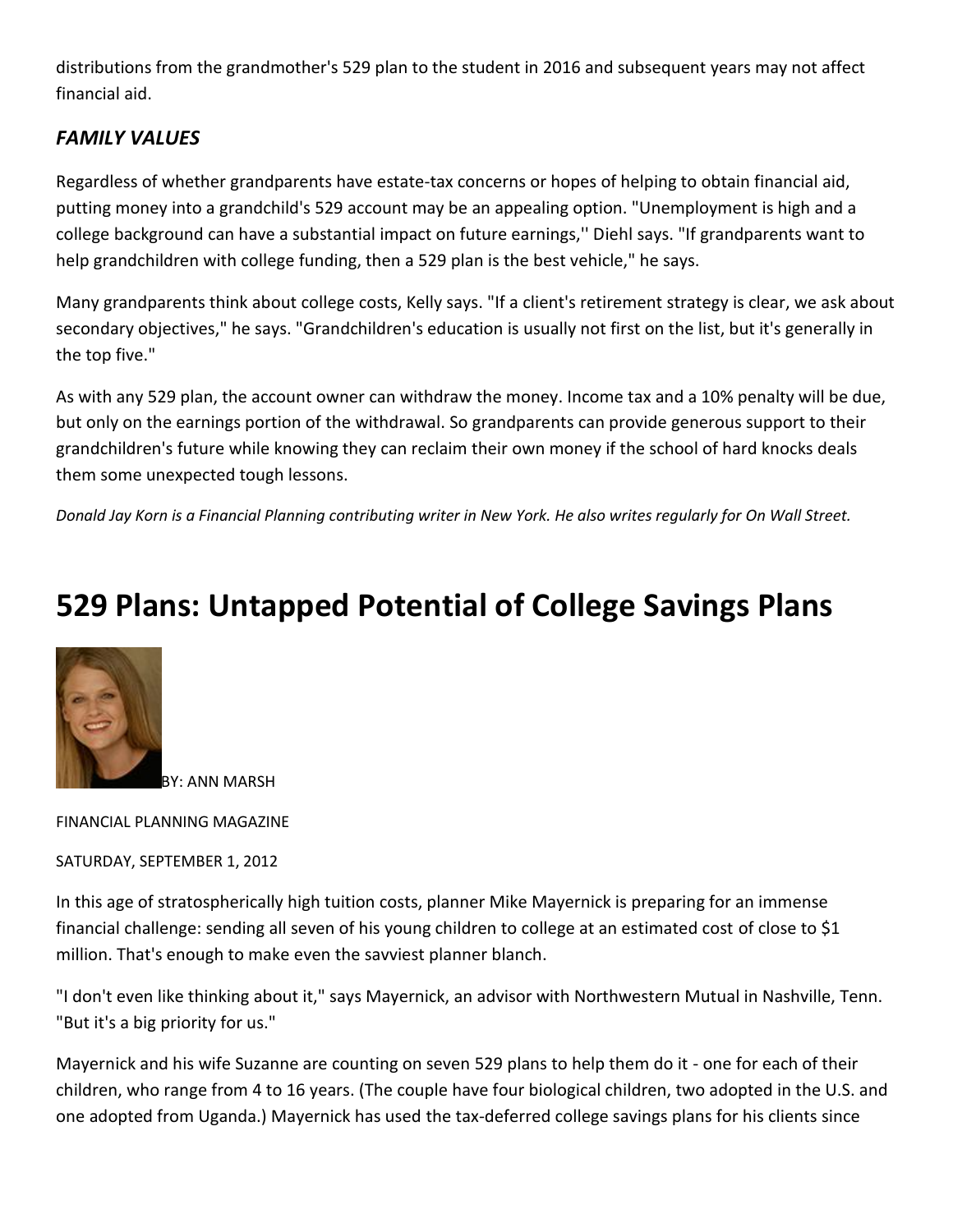they became available in 1996. He estimates that, without them, he might have to save an extra \$200,000 for his family. "They do play a critical role," he says.

His reliance on 529s, though, puts him in the minority of American savers. Many parents and planners, who often make little to no commission from 529s, have avoided using them to their fullest extent. Of the roughly \$611 billion Americans saved to pay for college as of the fourth quarter of 2011, just 27%, or \$164 billion, was growing in 529 plans, according to estimates from Financial Research Corp.

"I think these plans are basically, if not in their infancy, then in their toddlerhood," says Joan Marshall, executive director of the College Savings Plan of Maryland, one of Morningstar's six top-rated 529 plans in the country.

States and educational institutions offer the plans as part of a broad, 16-year-old public policy initiative to encourage more saving for college. Yet, even Morningstar, which began tracking the funds in 2004, just started to rate them in 2010. "Over half of Americans do not know what a 529 plan is," says Kris Spazafumo, senior manager of 529 plans at Capital Group Cos. in Los Angeles. The company runs the advisor-sold plan known as CollegeAmerica sponsored by the state of Virginia. With \$33 billion in AUM, it's the nation's single largest plan. "Clearly we have an issue when it comes to college savings," Spazafumo says. "That is where advisors play such an active role."

Blame the volatile markets over the last decade for much of the plans' poor use. Meager long-term returns - as well as short-term losses - killed off one of their key selling points: tax-deferred growth. "If you don't have a great market run, then so what?" asks planner Susan Stiles, of Stiles Financial Services in Edina, Minn. As with many advisors, Stiles has used fewer 529s in the last 10 years.

But as the markets have rebounded, so have the plans. In 2011, Morningstar found that money directed into 529s climbed 12%, versus just 1% for the U.S. equity market and 5% for bonds.

A host of advantages are driving this growth, which vary dramatically among states and plans. Investors can withdraw money from 529s tax-free to cover any higher educational expense - from tuition and books to campus housing costs and equipment such as computers - associated with attending an accredited school. In many states, 529 deposits can be deducted from state income taxes up to certain amounts. In a bankruptcy, creditors generally can't touch the contents of 529s, making them safe harbors for protecting the next generation's future.

The accounts also can be transferred without penalty from one child in a family to another, depending on who ultimately attends college. They also can be transferred from child to grandparent, from child to a child's spouse, to first cousins and even back to any parent or grandparent who decides to go back to school.

"They are one of the true investing no-brainers," says planner Douglas Ciocca, chief executive of Kavar Capital Partners in Leawood, Kan., who uses them for his clients as well as his three children.

Many financial experts think it's time that investors depend more heavily on 529s, given that student debt crested \$1 trillion this year and tuition costs continue to grow at double the rate of inflation.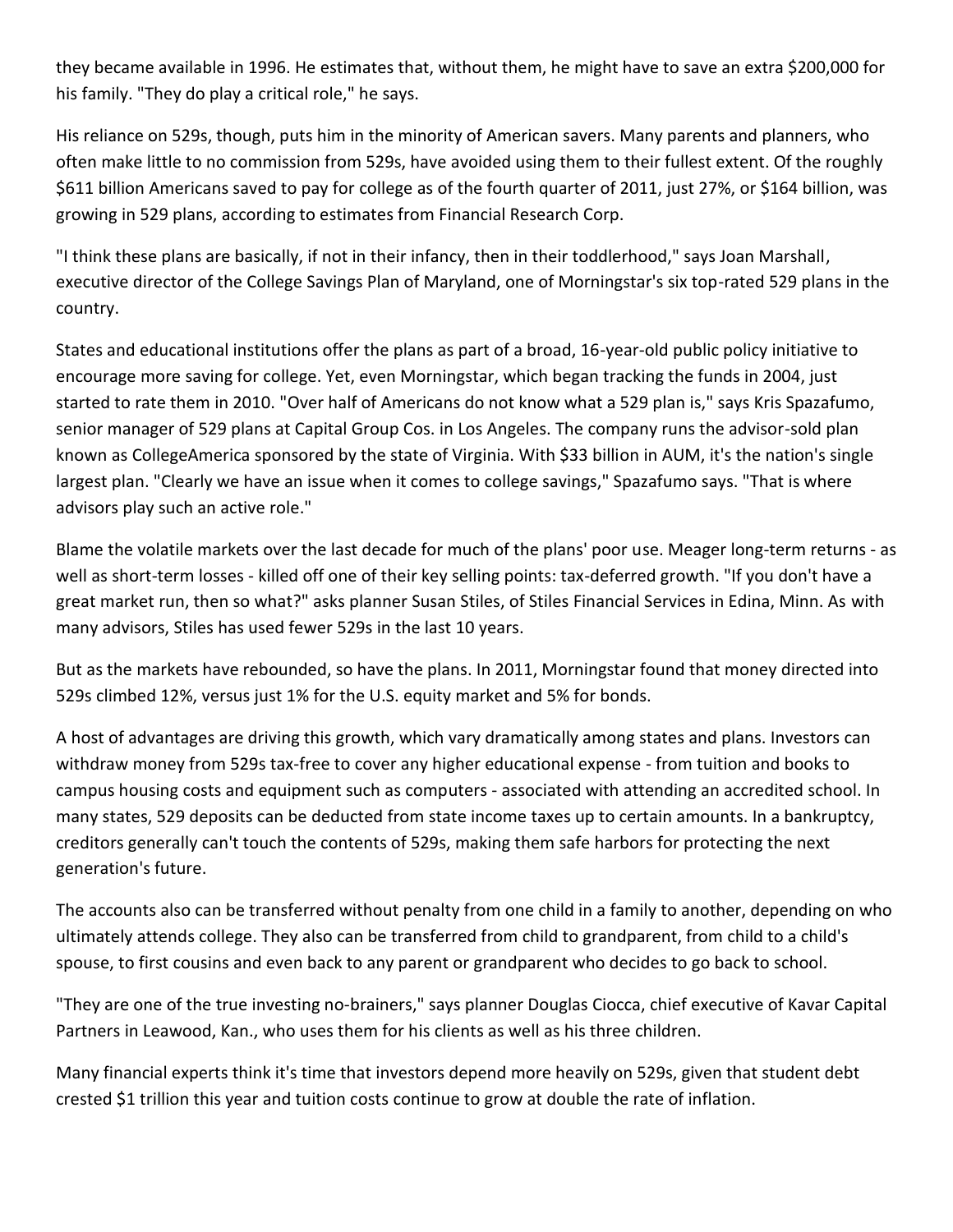"The colleges are posting a sticker price [for tuition]," says Deborah Fox, an expert in college financing and the founder of Fox College Funding in San Diego. "The families that have taken the time to be informed about how the system works are the ones that tend to pay significantly less than the families that don't."

Many families don't use 529s because of the high learning curve. Understanding 529s has become a planning subspecialty in its own right. Of the 83 plans available nationwide, half are "direct sold,'' meaning investors must be smart do-it-yourselfers and set them up themselves. Even with advisor-sold 529s, planners often find it too cumbersome to navigate their intricacies, especially if they carry low commissions. As the number of fee-only and fee-based planners grows with the expected adoption of a fiduciary standard industrywide, there are more reasons for planners to employ this savings tactic.

When used effectively for clients, "it builds tremendous goodwill," says planner Carina Diamond, managing director of SS&G Wealth Management in Akron, Ohio.

## *Here are 15 advantages of 529 plans, along with 13 notes of caution to keep in mind when investing:*

## *THE ADVANTAGES*

**Deduct state taxes.** Many states offer a state income tax deduction for in-state residents. This advantage isn't applicable, of course, in states without an income tax, such as Washington and Florida. Other states with income taxes, including California and Massachusetts, don't offer them. But Missouri, for example, offers an annual state income tax deduction of \$16,000 per couple. Even some states with seemingly low deductions, such as Ohio at \$2,000 a year, may offer other benefits that enhance the deduction's appeal. Clients who, for example, invest \$40,000 in an Ohio-run 529 plan will get a carryforward, which permits them to deduct \$2,000 a year from their state income taxes for the next 20 years.

**Roll over a plan to save.** When state tax benefits are this good, it can make sense to roll over a plan to an instate provider from an out-of-state one. To get that benefit, Diamond recently persuaded a married couple to roll \$50,000 to their local Ohio plan from their Virginia-based CollegeAmerica Plan. "The investment options were essentially equivalent," Diamond says.

**Split a plan to save.** In some states, investors also can split a plan to increase their tax benefits right away. Split that \$40,000 Ohio plan into two beneficiaries - \$20,000 for a child and \$20,000, say, for a physician or lawyer who wants to save for required continuing education courses - and the investor has a \$4,000 tax deduction (\$2,000 per beneficiary) across both state plans for 10 years.

**Use any state plan.** Many people buy the plans in their own state. But investors can join any state's plan (although the tax break, if there is one, typically applies only in their home state). "There's no plan that's truly for one state's residents only," says Morningstar mutual fund analyst Josh Charlson.

That's how Virginia's CollegeAmerica plan, run by Capital Group Cos.' American Funds, managed to grow in a decade to the country's largest, with \$33 billion in assets. Due to its array of investment options, the performance of those investments, its low cost, the strength of its managers and its stewardship practices, Morningstar rates it as one of the nation's six top plans. Other states with top nationally available plans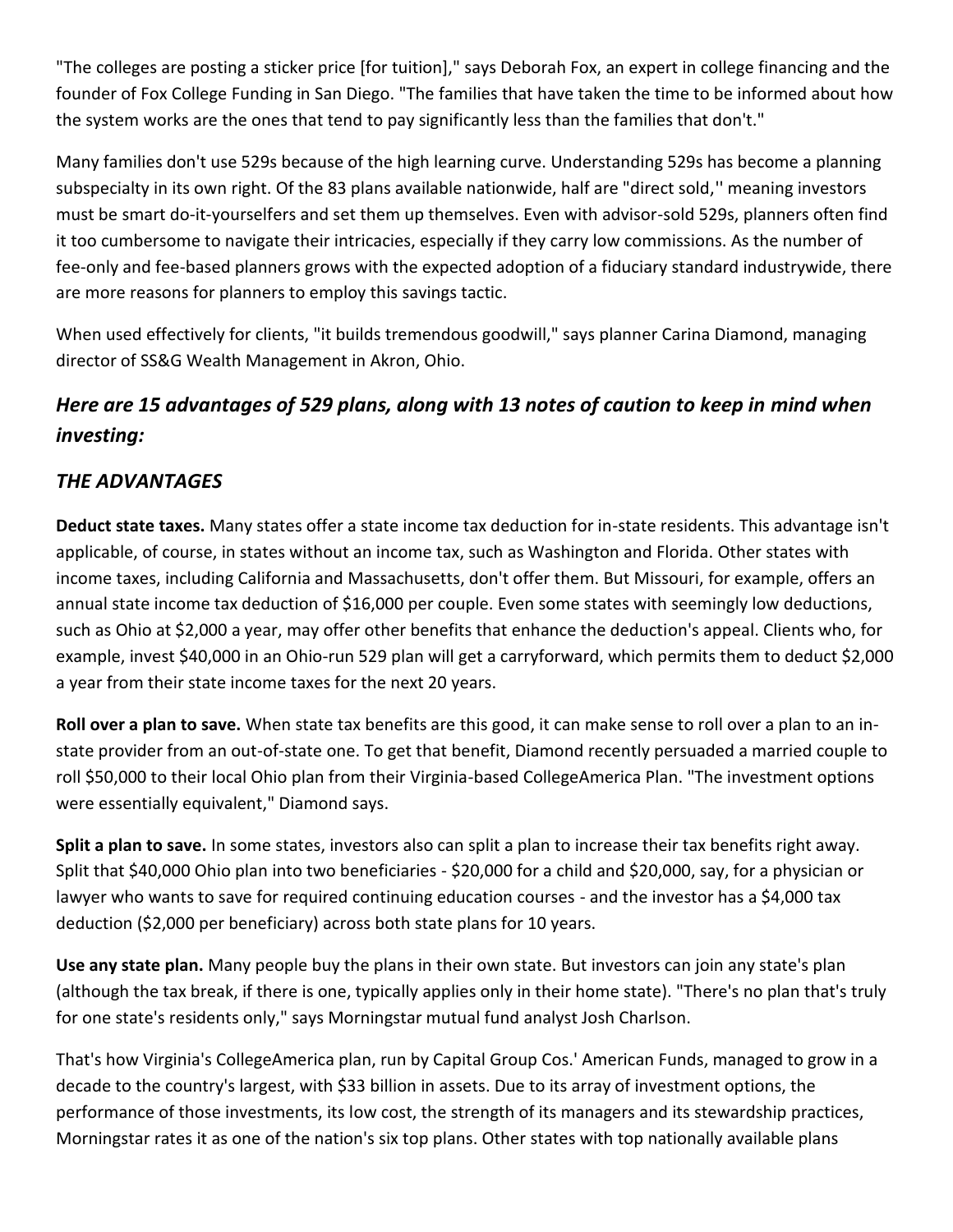include Alaska, Maryland, Nevada, Ohio and Utah. (To review the Morningstar ratings on the largest 59 plans, see the chart on page 54).

**Prefund a plan to save.** The benefits of paying into a 529 ahead-of-time can be manifold. A couple can fund a 529 up to five years in advance, tax-free, using the \$13,000 annual federal gift-tax exclusion. That comes to \$65,000 per individual or \$130,000 per couple.

**Reduce estate taxes.** Any amount invested in a 529 plan does not count as part of a client's taxable estate.

**Shelter against a storm.** Once any money is socked into a 529 plan, it's generally protected against bankruptcy or creditors. This can be a real advantage to clients in high-risk entrepreneurial professions. "One of my clients got involved in a lawsuit and his 529 plans were indeed protected from his creditors," Mayernick says. "They were off the table."

**Prepay tuition, if possible.** Thirteen states offer families the chance to prepay years of college tuition with 529s. In some states, saving can start at a child's birth. Families might also seek colleges and universities that offer incoming freshmen the chance to prepay four years of tuition. Any funds, including regular 529s, can be used for this purpose.

Two of Fox's clients are sending their eldest child to the University of Pennsylvania this fall using the \$127,000 in their 529 to pay the entire four-year tuition bill up front. "We just liquidated the whole thing," Fox says. "They are locking in four years of tuition." The family is protected against any large, unexpected jumps in tuition costs. Fox says she often recommends that families shift their investments to cash or short-term bonds in the year or two before a child will tap a fund. If the fund is going to be earning essentially nothing, it's better to protect it.

**Retain control.** Many clients, especially baby boomers, love retaining control over the money they save for a child, grandchild or godchild's education. If an investor changes her mind about giving away the money, she can take it back for herself by paying income tax on the gains, plus a 10% penalty. While that's not ideal, it's often better than the accounts opened under the Uniform Transfers to Minors and the Uniform Gifts to Minors Acts, adopted by most states. When those account beneficiaries turn 18 or 21, depending on the state, the money is theirs, end of story.

One of Diamond's clients panicked recently when her nephew developed a substance abuse problem in high school. He's now in treatment. His aunt still hopes he can use the money she saved for him to get a degree. "Meanwhile," Diamond says of her client, "it was so nice for her to know that, 'I don't have to give money to him for drugs.'"

**Apply prepaid tuition anywhere.** Amounts saved in many prepaid tuition 529s that aren't used for in-state universities can be applied to private tuition at colleges anywhere in the country.

**Create peace of mind.** Many planners say they urge their clients to save enough to at least cover in-state college tuition. "We knew we had bought four years of tuition benefits in the prepaid plans," Marshall says of the Maryland college savings plan. She and her husband funded prepaid tuition 529s to send their two children to college.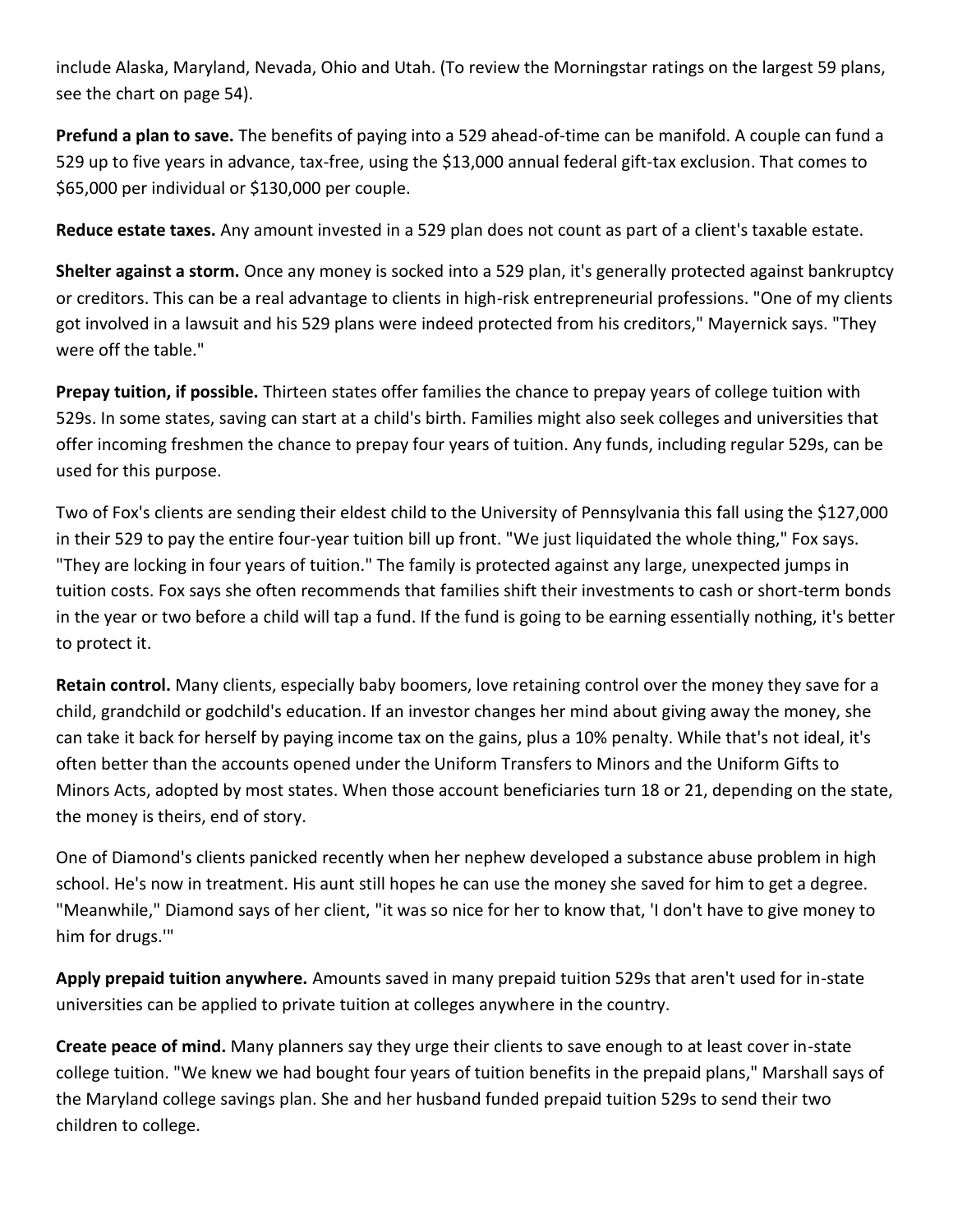"Peace of mind is a big part of the equation." Ultimately, the kids chose more expensive schools. The couple covered costs beyond the 529 savings with non-qualified savings. There was a psychological benefit, she says, in knowing they had covered the basics well ahead of time.

**Combine with other strategies.** Often, grandparents like to open modest accounts under the Uniform Transfers to Minors or the Uniform Gift to Minors Acts, Stiles says. "They say, 'I don't know if I will be alive when my grandchild turns 18 and I don't care how they turn out. I want them to have this and I want them to know it came from me,'" she says.

Although there is no limit to the amount of money that can be put into either of these accounts, Stiles recommends their use for modest sums, of \$2,000 to \$5,000. Other planners use them to pay for private grade school and high school tuition before the family draws on the 529s to cover college. "We believe there should be at least two college funding options utilized for that very reason," Fox says. Transfer or gift accounts, she says, allow self-directed investments like direct stock ownership.

**Pay a lot, or very little.** As states expanded their 529 choices, they welcomed as many investors as possible. Some plans have minimum contributions as low as \$25 and others have no minimum at all. Studies have shown that children from families who have saved any amount of money are more likely to go to college than those whose parents saved nothing, says Lynne Ward, executive director of the Utah Educational Savings Plan, another top-rated plan. "It sends a message to the child that our family is saving for your future," Ward says. Even \$25 a month can grow to \$7,700 in 15 years, she calculates, "and that's not counting the tax benefits along the way."

**Open one for yourself, too.** Money in a 529 can allow an investor to return to college and pay for certain qualifying educational expenses such as executive programs.

**It can be a legacy tool.** If an investor's children fail to use all the 529 assets, the plans can be reassigned to the next generation. "It's like a poor man's trust," Diamond says. "There's no paperwork, but it's a legacy tool."

## *THE CAUTIONS*

**Rebalance.** Use an age-based or college target-date fund to rebalance the assets as a child gets older. Alternatively, rebalance a static mix of funds to a more conservative allocation. "As the student gets closer to college enrollment, the portfolio allocation needs to become more preservation-minded over time," Spazafumo says. Fail to do this and you may regret it. Some families whose children planned to start college in 2009, on the heels of the economic downturn, and who had not rebalanced their investments, were out of luck. "The states were reamed for that in 2008 and 2009," Fox says. "Families found their funds were halved, or worse."

**And rebalance again.** Even if an advisor started a 529 plan, most advisors do not regularly review their clients' accounts, many experts say. It may not be adequate to rebalance infrequently. Currently, clients can rebalance their plans just once a year. That restriction helped no one in an exceptionally bad year like 2008. That year, some of Diamond's clients lost all their gains in their 529 accounts. Since the gains are taxed only if they are withdrawn, Diamond could withdraw all the money without a tax penalty and then close the plans. By opening new 529 plans with the same assets in different investments, she maneuvered around the rebalancing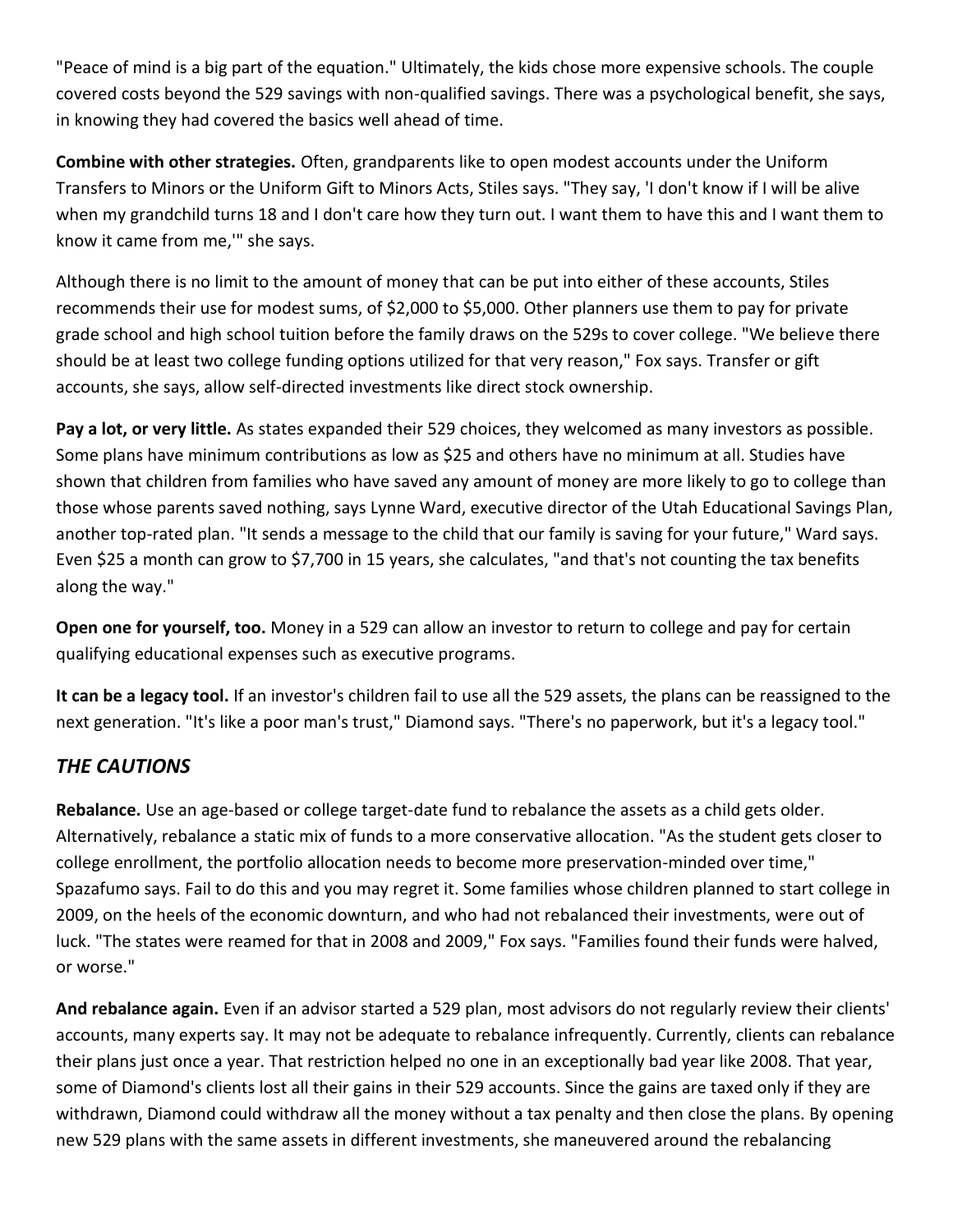prohibition. "It's a very foolish government rule," she says. Morningstar's Charlson and other experts say the rule stems from the government's desire to discourage rapid trading in any account.

**Hit the finish line in cash and bonds.** Some conservative planners, like Fox, take age-based funds a step further. She often puts plan assets into cash, CDs or short-term bonds within one to two years of a child's first year in college. "If we go into a cyclical correction that lasts only a year or two, they won't have any time to recover," she says.

**Open a plan in each child's name.** Yes, a plan can be reassigned between siblings and even first cousins, as needed. "But God forbid that a [parent] dies and there's nothing in one of the kid's names," Diamond cautions. "The point here is not to put all the money in the eldest kid's name." Every plan should name a successor owner as well, Fox says.

**Remember that all 529s are not created equal.** "You have to dig and be sure that you are getting the right plan," says planner Maura Griffin, founder of Blue Spark Financial in New York. "The most important thing is the quality of the underlying funds and the expenses." Of the 59 plans Morningstar rates, only six qualify for a top rank. For her 16-year-old son Calvin, Griffin invests in a New York State 529 plan up to the annual level of the state tax deduction. For contributions above that amount, she uses Virginia-based CollegeAmerica.

**They are restrictive.** Each plan offers a set menu of investment options. Planners like Stiles prefer to craft portfolios out of individualized stocks, but there's no way to do this in a 529. States want to protect investors against missteps, but that can frustrate planners who like to do things their own way.

**Don't blow a child's financial aid package.** If a child will need student aid, it's important in some states to reassign ownership of 529s maintained by grandparents, relatives and family friends before a child's first year **in college, Fox says.**

**Federal financial aid formulas are complex.** Families usually must tell colleges about all the 529 plans held in the name of a parent or an incoming student when seeking aid. The money in a parent's 529 is counted at 5.64 cents against the dollar of any potential student aid package.

There's no need to declare accounts held by grandparents, relatives or friends when an incoming freshman applies for financial aid. However, if money from those 529s pays for tuition that first year, then the college will take note of that for the second year. Then, money withdrawn from these non-parental accounts will count 50 cents against the financial aid dollar. That can shrink a financial aid package for the sophomore year. In some cases, the deduction will wipe out financial aid assistance for that year, Fox says. By reassigning 529s to parents two years before the accounts are tapped, clients can avoid this shock.

Worry less about financial aid during the senior year. The risk to a financial aid package drops senior year, Fox says. After colleges offers financial aid assistance for that year, the aid will be locked in. Any 529 funds in nonparental accounts can be tapped freely to cover the last year's tuition, Fox says.

Discuss college and retirement in the same breath. Advisors should talk to clients about funding 529 plans for college at the same time they discuss retirement plans. "They are not really separate topics in our view," says Michael Conrath, executive director of J.P. Morgan's new 529 plan with New York State. "College savings needs to be on the table at the same time as retirement."